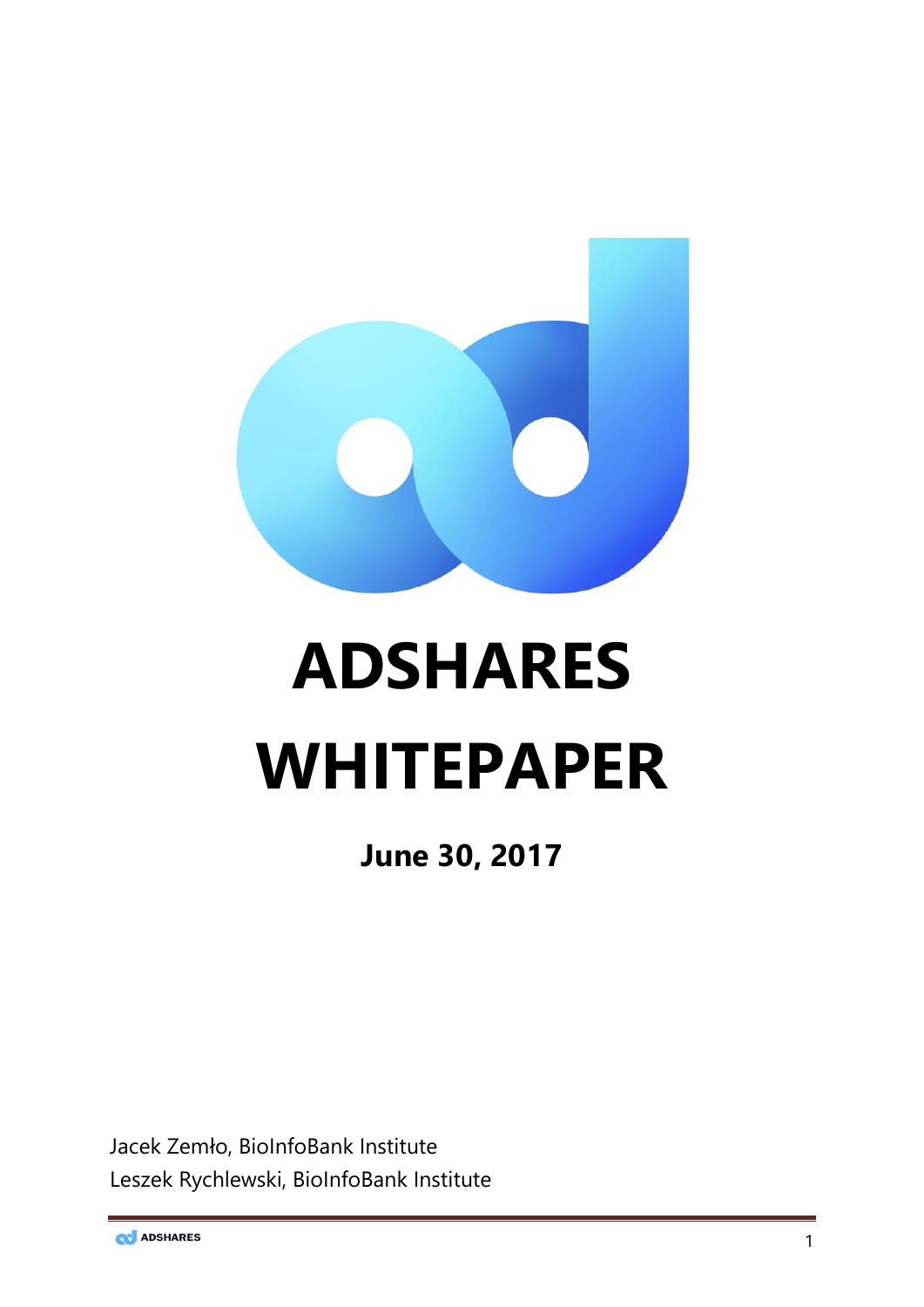# **TABLE OF CONTENTS**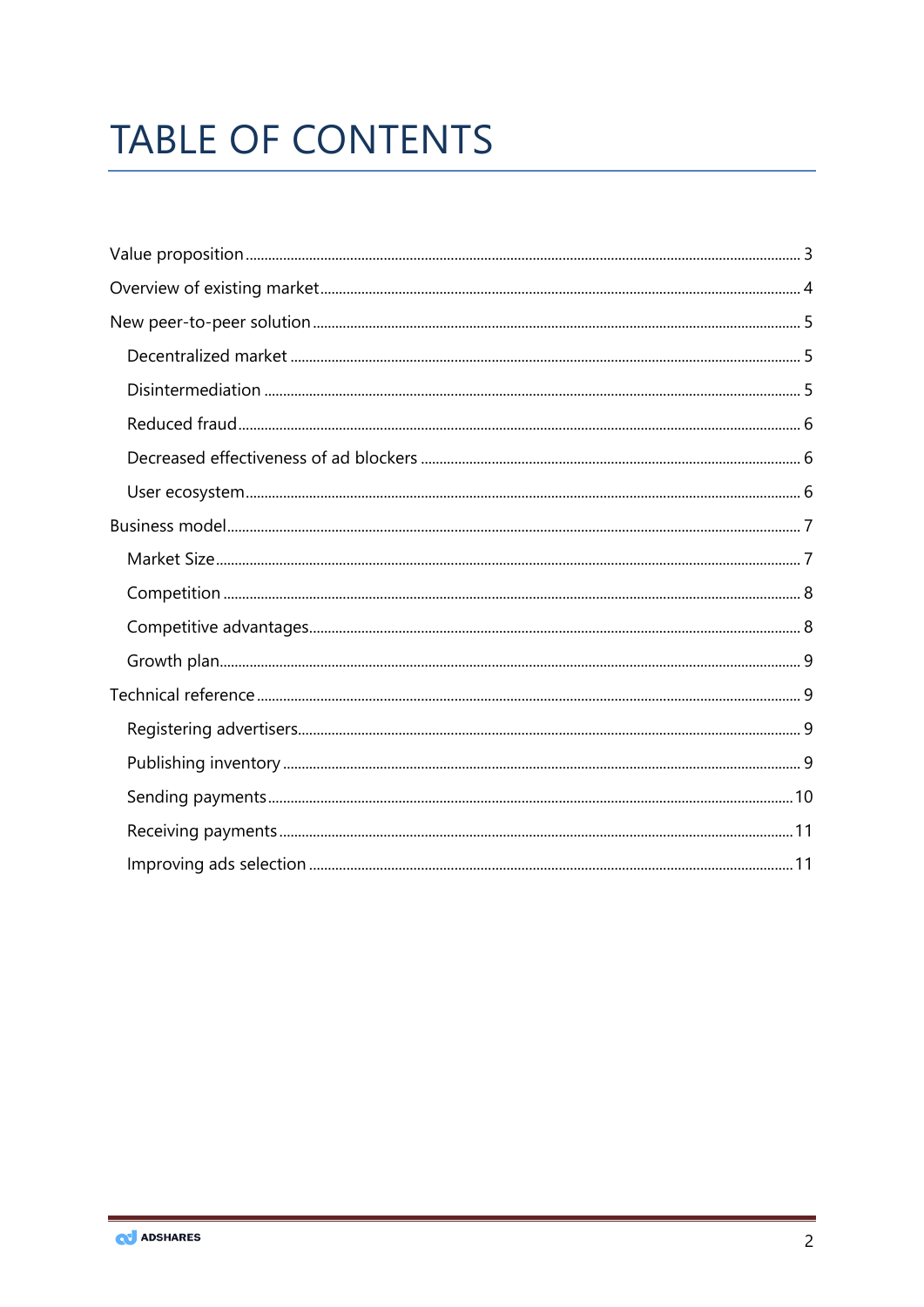# ADSHARES NETWORK

# <span id="page-2-0"></span>**Value proposition**

Adshares Network is a decentralized, peer-to-peer market for programmatic advertising. Adshares provides better transparency, less fraud, and reduced costs for all market participants. Adshares Network runs on ESC Blockchain and uses Adshares Tokens for ad payments. Fees collected from processing payments are distributed among token holders.

| <b>Advantages of Adshares Network</b>                                              |
|------------------------------------------------------------------------------------|
| Elimination of middlemen                                                           |
| Greatly reduced fees. 90% reduction of<br>the fees is feasible                     |
| No barriers to entry. Especially important<br>for small players.                   |
| Single currency. No problem in cross<br>border commerce                            |
| Ability to serve controversial segments:<br>gambling, cryptocurrencies, disruptive |
| Equality of access to data –machine<br>learning available for small players        |
| Market structure that makes fraud<br>unprofitable                                  |

Data available to academics to develop better algorithms

#### **Advantages of ESC Blockchain**

Easily scale to 10k transactions per second and over 100k transfers per second

No blockchain bloat. Disk requirements are not tied to transaction volumes

Cheap transactions

Built in support for Two Factor Authentication.

Unique Two-Tier node structure

Economics done right. Dividend distribution to all token holders. No mining required.

Instant secure transactions for accounts in same cluster

Ability to create instant fiat exchanges without transferring control of tokens

Ready to launch multi party, distributed<br>Resistance to Adblockers **Ready to launch multi party, distributed** and secure alternative for Tether USD

Compatible with Coalition For Better Ads  $\left|\right|$  Secure lightweight clients with ability to run on smart phones

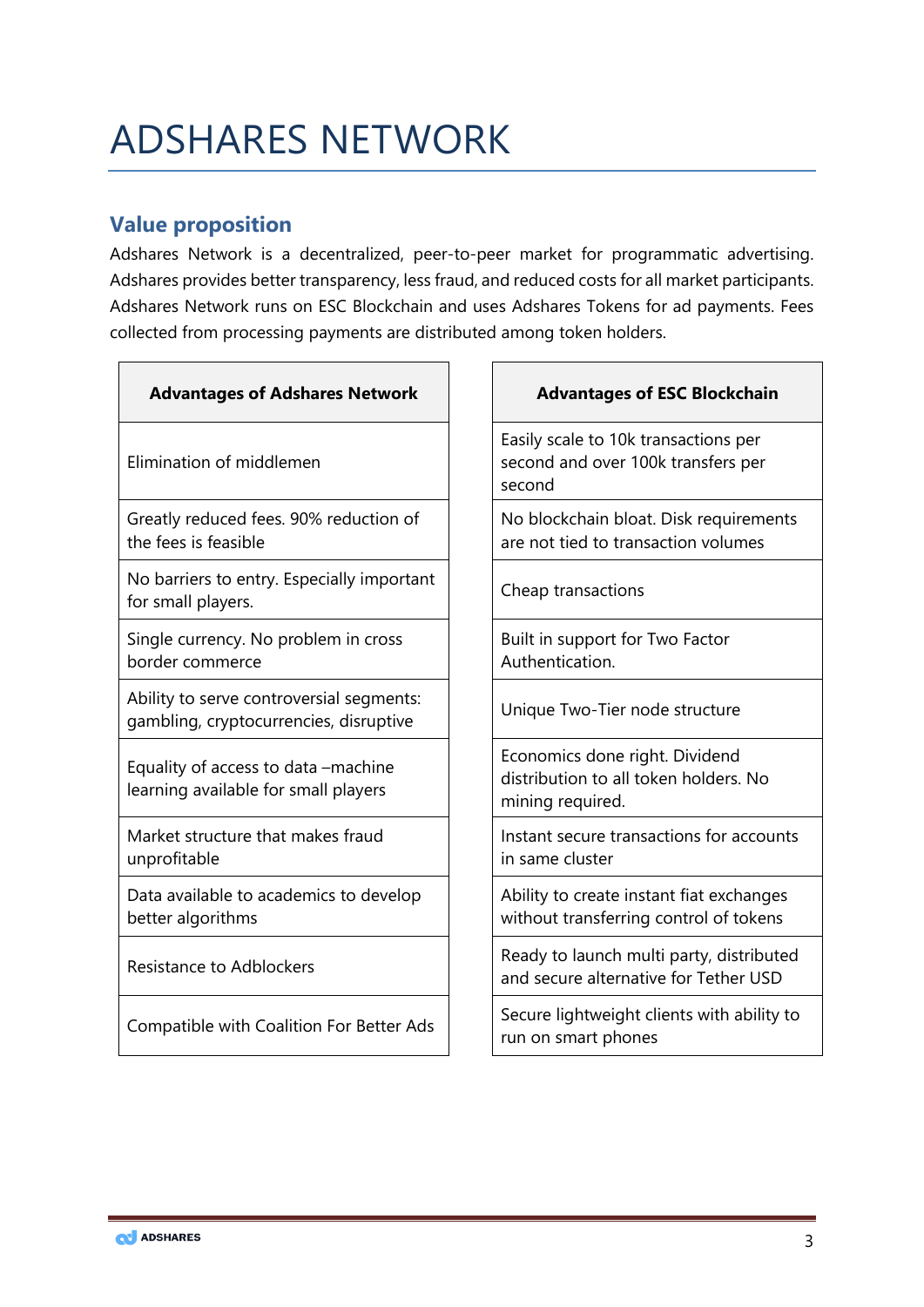# <span id="page-3-0"></span>**Overview of existing market**



Simplified view of programmatic ads market

The current programmatic advertising landscape is highly opaque and fragmented. Far too many intermediaries stand between advertiser and publisher. This causes inefficiency in pricing while intermediaries fees consume huge parts of publishers' revenue. For example, Google Adsense takes a 32% cut for allowing you to find suitable advertisers. Reliable estimates of typical intermediary fees are hard to get (no surprise!), but estimates point to around 50% fees<sup>i</sup>. Some high-profile cases point to even more absurd fees up to 70%<sup>ii</sup>. Just to recap: advertisers pay \$3.00 per thousand impressions while the publishers who actually deliver these impressions only get \$1.50, or perhaps even \$0.90! This massively inefficient market is ripe for disruption.



More accurate state of advertisement ecosystemiii

Part of the problem that causes this fragmented market is that there is no one standard for communication between advertisers. The Adtech industry is trying to establish such standards, but the dominant model of Real-Time-Bidding is extremely expensive and does not scale well.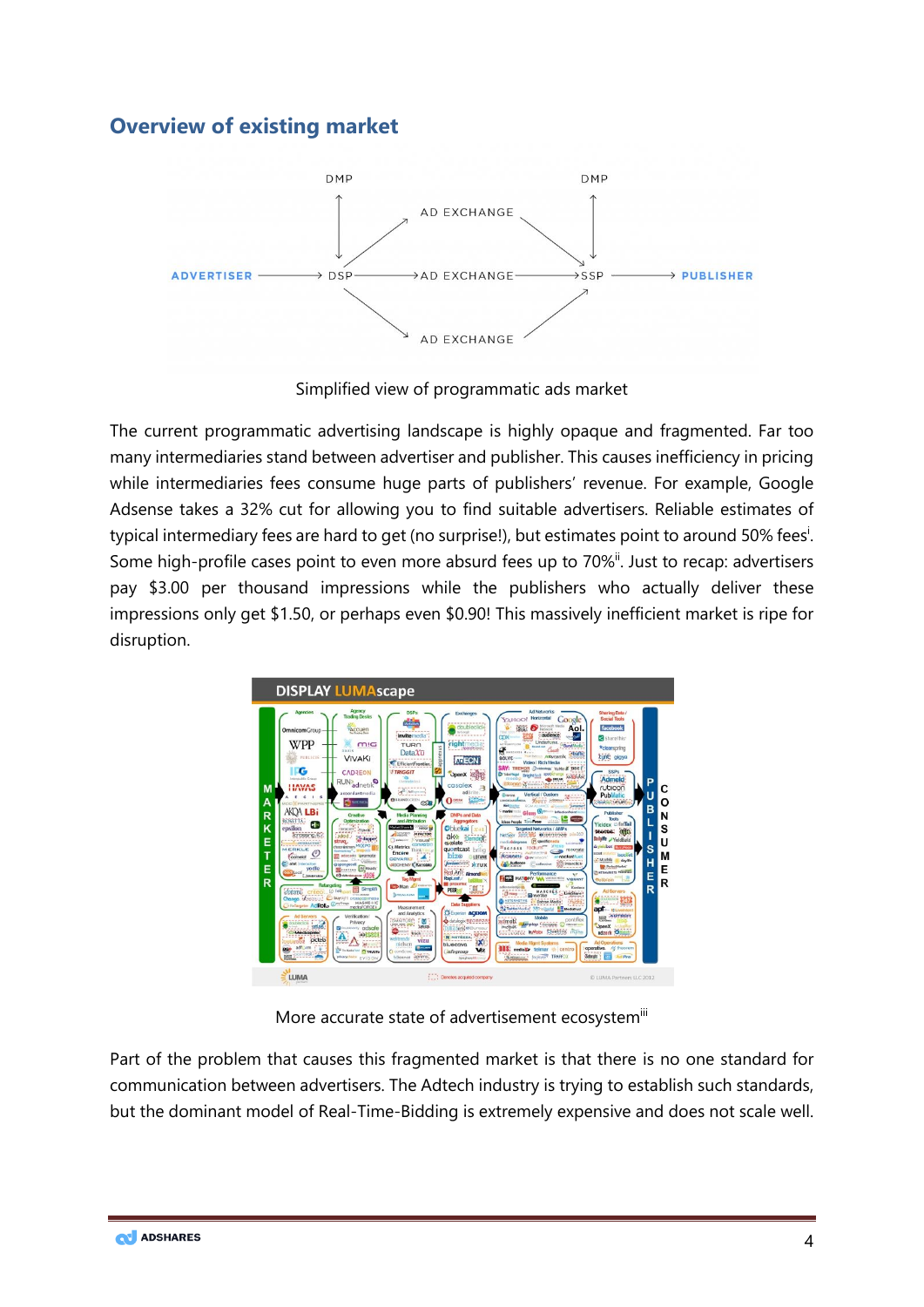The primary aim for the Adshares project is to render various ad exchanges obsolete by making an open platform that will enable advertisers and publishers to find themselves and trade directly using blockchain.

Standardized exchange and easy access to market will foster development of open algorithms that will enable publishers to be their own SSP and advertisers to be their own DSP.

# <span id="page-4-0"></span>**New peer-to-peer solution**

### <span id="page-4-1"></span>**Decentralized market**

A real-time auction to determine a buyer for every single ad request is both costly and ineffective. It forces advertisers to blindly buy impressions because there is insufficient time to properly assess them. It greatly increases the cost of infrastructure because RTB systems must operate under strict response time constraints. Adshares network is based on a different model of market; every advertiser creates an account on blockchain and associates it with their domain.

An advertiser uses Adshares Api to describe the inventory which he wishes to advertise. A typical entry will include creative content (banner, text, video), various information about the intended audience and, of course, price. It is up to the advertiser to decide which information is made public and which is to remain a secret.

Publishers use blockchain to discover advertisers and crawl their inventories. When a user visits the publisher's site, the inventory database is analyzed to find the banner with the highest expected payout. Before displaying the banner to a user, a script checks if the banner is exactly the same as the one promised in the inventory.

The advertiser collects information about displayed ads and periodically (e.g. every hour) analyzes received events and decides which one to pay for and how much.

Both sides of the network constantly learn and evaluate the reputation of different actors. Advertisers have an incentive to pay a fair amount for displaying their ads or risk getting banned from the most valuable sites, or even lose bids to other advertisers. Publisher are incentivized to display the most matching ads to maximize their yield.

# <span id="page-4-2"></span>**Disintermediation**

There are services in the advertising space that need some kind of trusted authority to ease trading of impressions. An example of such a need is classification of content. Some publishers are interested in filtering which kinds of ads they want to display on their websites. For example, they want to exclude adult content or gambling. This creates the need for a common standard of ads classification. Adshares can accommodate such needs by introducing in-network services.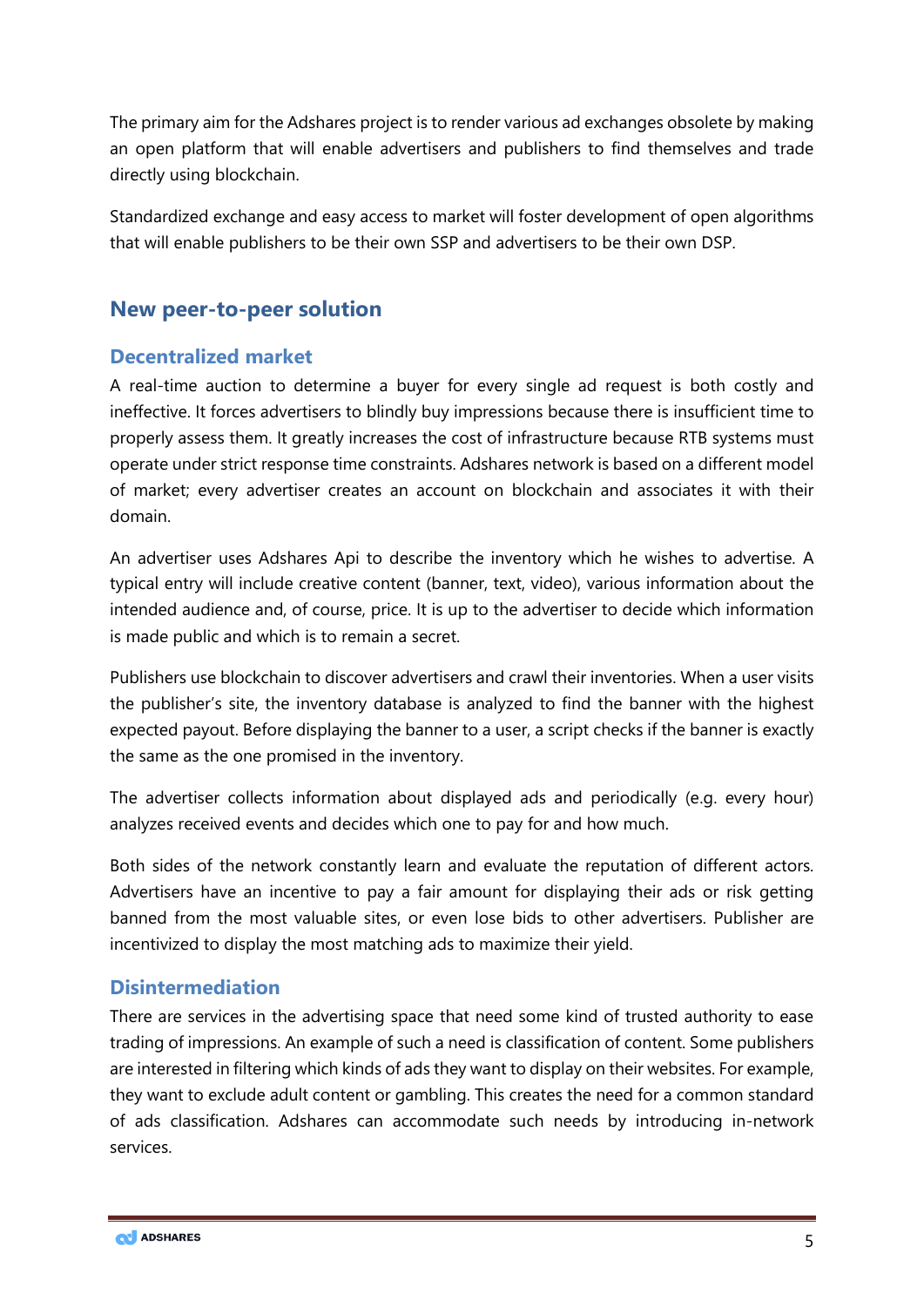To further illustrate this, there can be a service which classifies advertisements. Digitally signed classifications from popular providers can be included alongside inventory. Publishers can then have a policy of only displaying advertisements checked by providers whom they trust. This encourages advertisers to undergo quality checking, there can be numerous competing standards, and everything can be paid using Adshares Tokens.

More generally, we can observe that ad exchanges operating in centralized environments have huge pricing power over their users as they can enforce certain policies and accompanying services, like ad quality standards, landing page classification or data services. The smallest users are the ones most disadvantaged in this area. With an efficient, common means of payment, most of the accompanying services can move to on-demand services, competition will greatly increase and prices will fall.

# <span id="page-5-0"></span>**Reduced fraud**

Accounts used to receive and send payments for ads on blockchain will be linked to domains. This repository of cryptographic keys can be leveraged to authenticate events generated during ad request and delivery. This will substantially reduce surface attacks by fraudsters.

Adshares operates on the "display first, collect payment later" principle. This gives significant advantage to advertisers because they are not forced to blindly bid in RTB auctions and, therefore, can take more time to assess the validity of impressions. Fraud can be further eliminated by adopting a revenue sharing model.

# <span id="page-5-1"></span>**Decreased effectiveness of ad blockers**

A distributed network gives everyone the ability to serve ads from their own server / domain with custom solutions. This will make adblock software an order of magnitude harder to develop.

#### <span id="page-5-2"></span>**User ecosystem**

When the system reaches widespread adoption, users can start to use Adshares Tokens. For example, a user can offer their own bids to a website to not display any ads or share their advertising preferences with publishers to get better ads or just be part of the advertiser payment.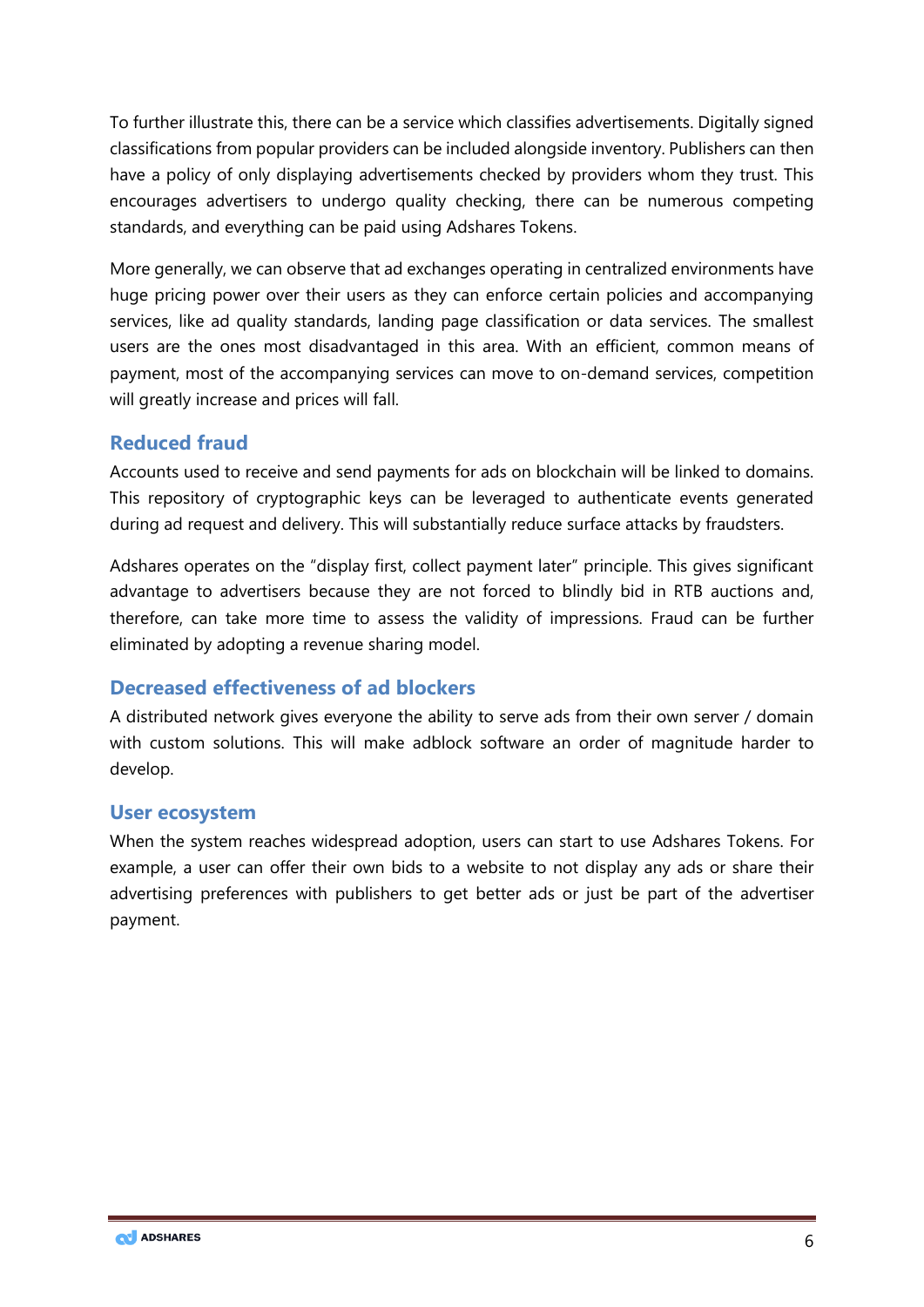

Adshares Network

# <span id="page-6-0"></span>**Business model**

# <span id="page-6-1"></span>**Market Size**

Programmatic digital display advertising spending is projected to be over 32 billion dollars in 2017 in the USA alone. It is expected to grow to almost 46 billion dollars by 2019<sup>iv</sup>. This huge market with dynamic y/y growth is an ideal target for disruption.

Global digital ads spending is projected to exceed \$220 billion dollars in 2017. The share of programmatic ads is growing.<sup>v</sup> Profitability can be reached once Adshares takes over even a small portion of the ad market and satisfied with only 1% average fee collected from payments. 1% fee is an order of magnitude smaller than current rates, so even higher revenues might be possible.

| <b>Scenario</b>                          | Revenue per annum based on year 2017 |
|------------------------------------------|--------------------------------------|
| 1% of global digital ads market; 1% fee  | 22 million dollars                   |
| 10% of US programmatic market; 1% fee    | 32 million dollars                   |
| 10% of global digital ads market; 1% fee | 220 million dollars                  |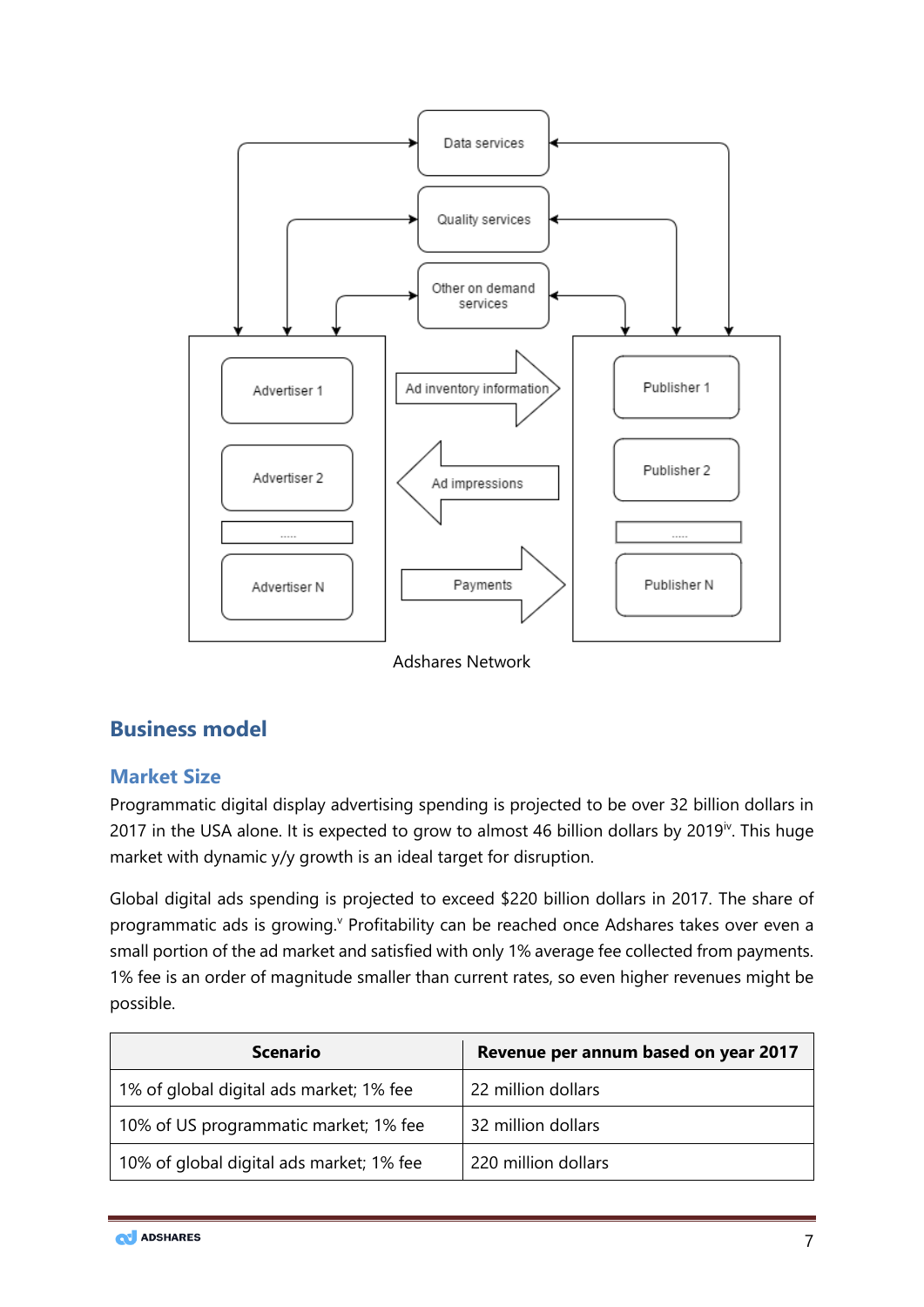# <span id="page-7-0"></span>**Competition**

Basic Attention Token. Although BAT attempts to bring blockchain to advertising, its target is to fundamentally change how ads are viewed. This is a laudable goal but it will have enormous adoption problems. Even the first step, making users switch their favorite browser for a BAT alternative, is a huge challenge. We think it is better to serve the existing market and evolve it for future use while simultaneously making money for token holders. BAT is also a potential user of ESC blockchain as they currently have no working solution for efficient large scale multi party token transfers.

Big players in the ad exchange market like Google DoubleClick, AppNexus, OpenX, AOL's Marketplace will not be able to prevent their users from simultaneously using our product so, they will have to reduce fees and adapt or maybe even start posting their inventories on our network.

# <span id="page-7-1"></span>**Competitive advantages**

The main competitive advantage of the Adshares Network is greatly improved transparency and reduced barrier to entry. This will cut off most of the profit for middlemen and greatly reduce the cost of advertising. Reduced costs will make advertisers and publishers eager to switch to our platform.

A second area of improvement is resistance to fraud and the ability to serve ads to customers with adblock. A new model, paying for advertisers after impression, gives advertisers more time to evaluate whether traffic is genuine. Fraud can even be totally removed by switching to revenue sharing. For example, an advertiser running an online shop can pay for directed traffic by sharing revenue generated by users.

Reduced prices and disintermediation of various services will fuel greater competition which will further reduce prices and give incentives to improve existing services.

| <b>Present ecosystem</b>                                | <b>Adshares Network</b>                                                      |
|---------------------------------------------------------|------------------------------------------------------------------------------|
| Opaque auction system                                   | Transparency                                                                 |
| Proprietary software                                    | Free software, open source infrastructure                                    |
| Advertiser pays upfront - uncertainty about<br>delivery | Advertiser pays after impression, less<br>incentive for fraud                |
| Expensive ads due to middlemen fees                     | Efficient ad pricing                                                         |
| Publisher not sure what ads are displayed               | No surprises - every ad content is checked<br>against hash before displaying |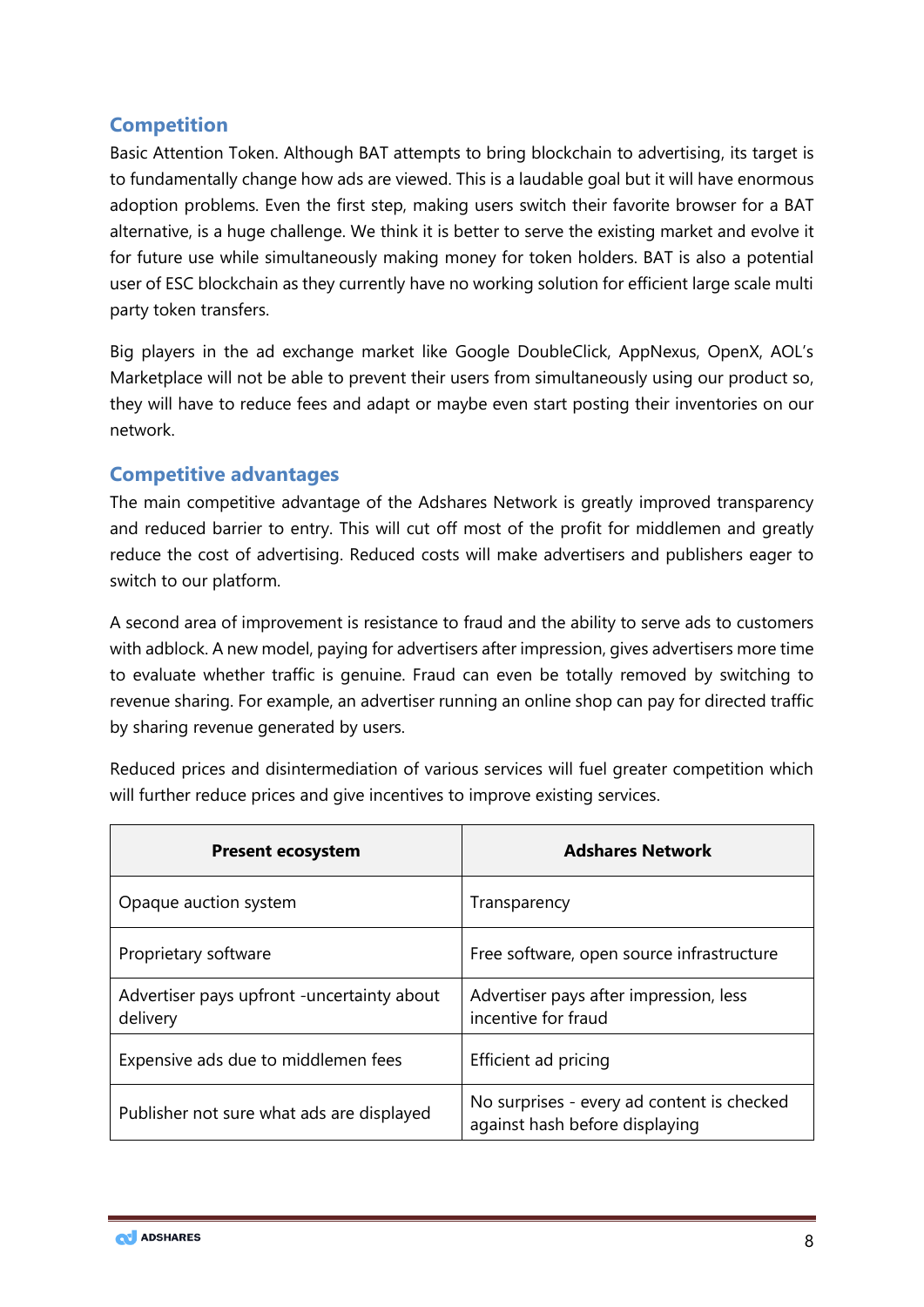### <span id="page-8-0"></span>**Growth plan**

Adshares Network is under active development<sup>vi</sup>. Blockchain for Adshares Token and Adshares Adserver have completed proof of concept stages and are working prototypes. More work is needed to bring products to release quality. There is also a need for an improved user interface.

Bringing Adshares token blockchain to release quality will take 3 - 12 months depending on funding levels.

Finishing development of Adshares Adserver will take another 3 – 12 months.

Simultaneously, we will make further efforts to find business partners in the ad market and start running gateways to existing ad exchanges. This is needed to overcome the chicken-and-egg problem of bootstrapping network. By copying inventory from existing ad networks, we will have a good offer for advertisers and publishers from day one.

The next area that needs attention is the internal market for accompanying services. We will run basic data and ad quality checking tools within the network. Preferably, we will establish business relations with existing players in this space as they are not competing with our product.

After the network starts, we will use machine learning and analytics tools to improve the efficiency of Adshares Adserver.

Growth hacking in industries which are prohibited from most of the traditional networks (e.g. gambling or cryptocurrencies)

# <span id="page-8-1"></span>**Technical reference**

#### <span id="page-8-2"></span>**Registering advertisers**

To register a new advertiser, send a simple broadcast transaction which contains the domain to be associated with the sending account.

```
{"run": "broadcast", message:"example.com"}
```
Publishers request a list of broadcasts and add the domain to their list of known advertisers.

```
{"run": "get_broadcast", since: 1496673855}
```
# <span id="page-8-3"></span>**Publishing inventory**

Advertisers publish all their inventory under a special url in their registered domains

GET /adshares/inventory/list

Response will contain JSON encoded list of available ads along with requirements for audience. Example:

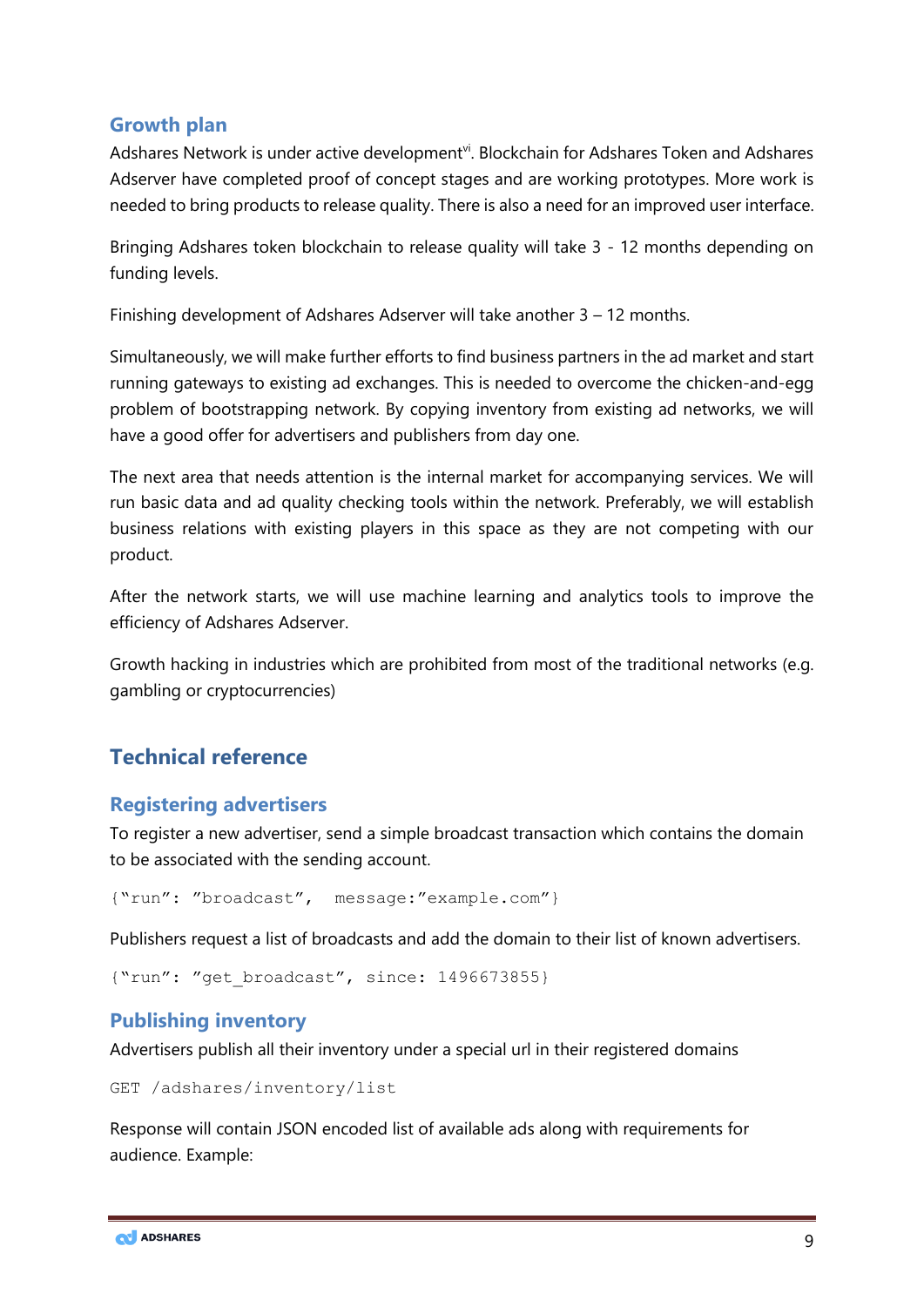```
1. { 
2. "creative": { 
3. "type": "image", "width": "468", "height": "60", 
4. "hash": "ec4e456702218f279e3c6ad630ddcc017ea3297d", 
5. "classification.provider1": {adult: no, alcohol: yes, signature: "AC..." } 
6. "classification.provider2": {gambling: yes, signature: "ACBF352A..." } 
7. // ^ Banners have been checked by these providers and signed to prove it
\begin{matrix} 8. & 3. \\ 9. & 1 \end{matrix}9. "landing": { 
             10. "url": "http://example.com/" 
11. // Possible to have trusted classification for landing page 
12. }, 
13. "price": {"cpm": "10.00", "cpc": "100.00" }, 
14. "budget": { "per_hour": "344.00" } 
15. "time": { "start": "2017-04-11", "end": "2017-05-11" }, 
16. "adshares_address": "0002-00000001-659C",<br>17. "creative url": "http://adserver.example.
         17. "creative_url": "http://adserver.example.com/serve/1", 
18. "view_url": "http://adserver.example.com/view/1", 
19. "click_url": "http://adserver.example.com/click/1", 
         "accepted data providers": [DMP1, DMP2, ...]
21. // ^ Payment decision will be made using data from this providers 
22. "require": {<br>23. "browser": "chrome"
23. "browser ": "chrome" // Will only pay for displays in chrome 24.
             "age": "19-25",
25. "interests": "bitcoin" 
26. }, 
27. "modifier": { 
28. "platform": { 
29. linux: +0.06, // Will pay 6% more for linux platform 
30. windows: -0.05 // Will pay 5% less for win platform 
31. },
32. "language": { 
33. \overline{\phantom{a}^{6}} \overline{\phantom{a}^{6}} \overline{\phantom{a}^{7}} \overline{\phantom{a}^{8}} +0.20 // Extra price for english language
34. } 
35. },<br>36. "e
36. "exclude": [ 
37. hosts: [example.com, example2.com]<br>38. // Won't pay for impressions in th
         // Won't pay for impressions in these domains<br>]
39. ] 
40. \}
```
Publishers will crawl inventory from all known advertisers and use it to optimize revenue.

#### <span id="page-9-0"></span>**Sending payments**

Every advertiser periodically analyzes a log of served ads. Such a process may involve checking impressions against fraud databases or analyzing data from user interactions on the landing page. The algorithm can be simple or complicated – it depends on advertiser needs. The goal of this process is to assign monetary value to every impression. Once this is done, one bulk payment is generated to all publishers that displayed advertiser ads during the processing period. The result of this process is remembered so the advertiser can provide detailed impression stats to the publisher.